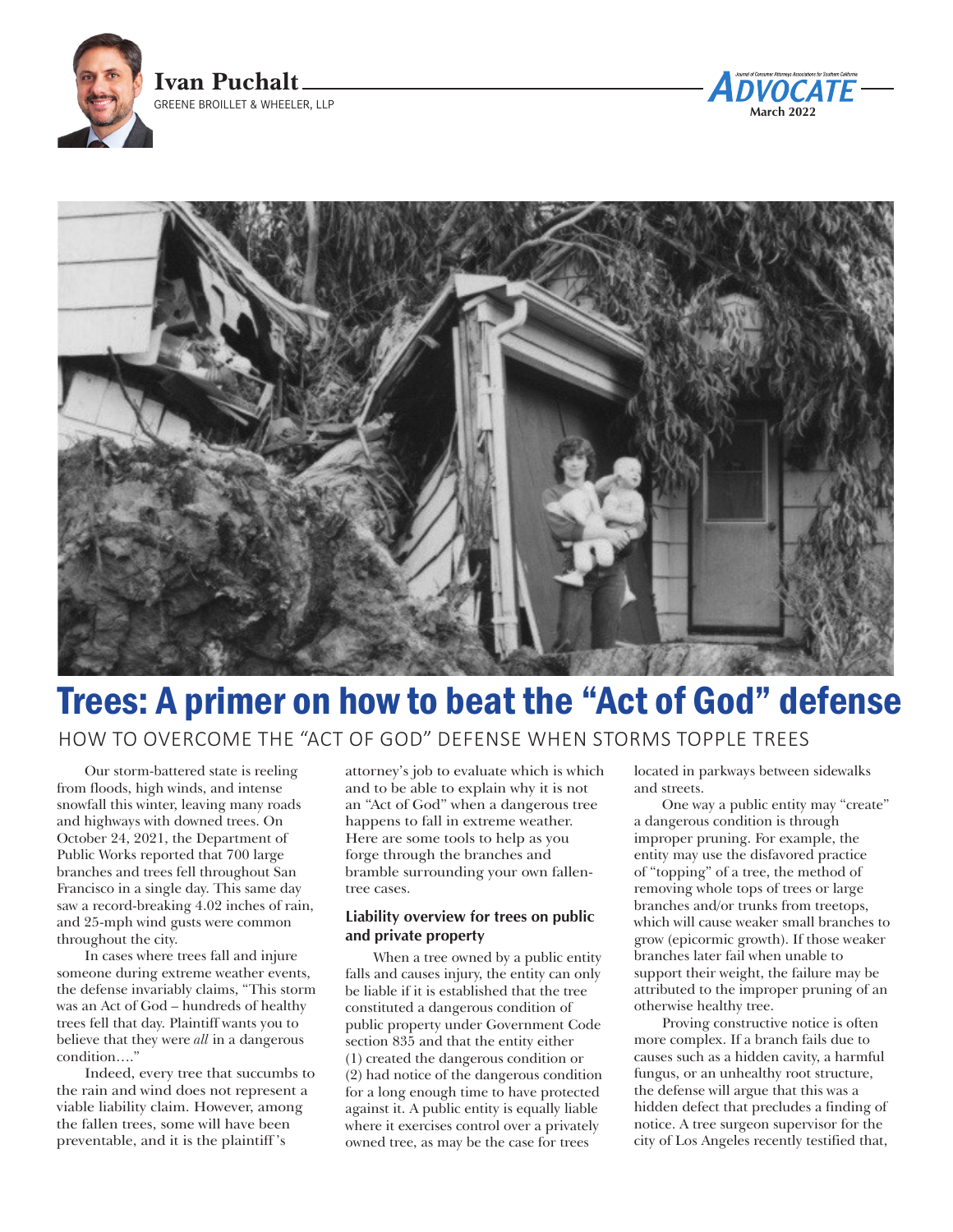

If a tree is only being inspected every 18 years, there is little likelihood that a relatively hidden defect would be uncovered absent the scrutiny of a trained arborist. A powerful counter to the "ostrich" defense of not inspecting trees is to request jury instruction on an inspection system under Government Code section 835.2, subdivisions (b)(1) & (2). CACI 1104 provides:

In deciding whether [Defendant] should have discovered the dangerous condition, you may consider whether it had a reasonable inspection system and whether a reasonable system would have revealed the dangerous condition. In determining whether an inspection system is reasonable, jurors may consider the practicality and cost of the system and balance those factors against the likelihood and seriousness of the potential danger if no such system existed.

Most arborists will agree that a reasonable inspection system involves inspecting trees on a one- to two-year basis, depending on factors such as species, age, and whether the tree is in a high-impact zone where people or vehicles travel below it. Applying CACI 1104, a government entity cannot easily defend a case based on a lack of notice that a tree was in a dangerous condition, where arguably they would have observed the defect had they done proper periodic inspections.

Often the best way to prove what "a reasonable [inspection] system would have revealed" under CACI 1104 is by using historic Google Street View photographs that may depict readily observable problems with trees, such as a heavy lean, unbalanced limb structure, brown branches, an unhealthy crown, irregularly shaped trunk, or weak limb structure. Suppose the jury is shown photographs of the tree before it failed, and an arborist explains the defects that would have been observable at the time. In that case, the trier of fact may

reasonably conclude that the city would have seen the same thing and remedied the danger had they only had a reasonable inspection system.

As to private landowners, "[t]he proper test to be applied . . . is whether in the management of his property he has acted as a reasonable man in view of the probability of injury to others . . .." (*Rowland v. Christian* (1968) 69 Cal.2d 108, 119.)

Where a landowner's tree falls into another property or a public area, a duty of care is owed to persons outside the property as well. '"[A] landowner's duty of care to avoid exposing others to a risk of injury is not limited to injuries that occur on premises owned or controlled by the landowner.' Rather, the duty of care encompasses a duty to avoid exposing persons to risks of injury that occur offsite if the landowner's property is maintained in such a manner as to expose persons to an unreasonable risk of injury off-site." (*Kesner v. Superior Court* (2016) 1 Cal.5th 1132, 1159, internal citations omitted.)

Trees located in parkways between the sidewalk and street are often simultaneously controlled by both a public entity and a private landowner, both of which would have a duty of care to maintain the tree in a safe condition. "'[P]roperty owners are liable for injuries on land they own, possess, or control.' But . . . the phrase 'own, possess, or control' is stated in the alternative. A defendant need not own, possess and control property to be held liable; control alone is sufficient." (*Alcaraz v. Vece* (1997) 14 Cal.4th1149, 1162.)

### **Why do so many trees fall in severe weather events?**

When the ground around a tree becomes soft and saturated with water, there is a greater likelihood of uprooting, especially with gusty winds. For this reason, it is not uncommon for a tree to stay upright throughout a significant rain event, only to be toppled over under windy conditions in the following days when the ground is still wet.

In the case of trees uprooting, the cause is often a problem with the tree's root system. One problem may be root rot, a root-decaying disease caused by several types of fungus, which typically occurs when there is too much moisture in the root zone.

**March 2022**

ADVOCATF

Roots may also be damaged from construction. Tree roots will typically extend one to 2.5 times farther than a tree's canopy radius in their natural and unmolested state. When building or trenching for landscaping is performed within this vicinity, roots can be easily damaged. When the root system is struggling from construction damage or compaction from heavy construction equipment, it is much more likely to give way in a storm event.

In addition, the size and shape of a tree can make it susceptible to falling in extreme weather. For example, if a tree is 100 feet tall and most of its canopy is near the top, the canopy can catch the wind like a sail and then act as a lever to exert incredible force on the bottom of the tree, pulling and tearing roots out of the soggy ground. Trees with shallow root systems are particularly prone to uproot, such as the blue gum eucalyptus tree, since most of their roots are in the top six inches of the soil. Further, suppose the tree is grown in a grass lawn with regular shallow watering from sprinklers. In that case, the risk is even more significant because the roots will seek the water at the surface and grow even shallower than they would in the dry climate, increasing the danger of tree failure.

 In the example of a eucalyptus tree, most species are native to arid regions of Australia; when grown in the lawns of Southern California, they grow taller with the constant irrigation than they do in their natural state, but with shallower roots, making them more susceptible to fail in rain and wind. Thus, even a completely healthy Blue Gum Eucalyptus might pose an unreasonable risk of harm if it is tall, top-heavy, and growing in turf with shallow roots that are prone to failure. Often a storm will foreseeably create the conditions necessary for the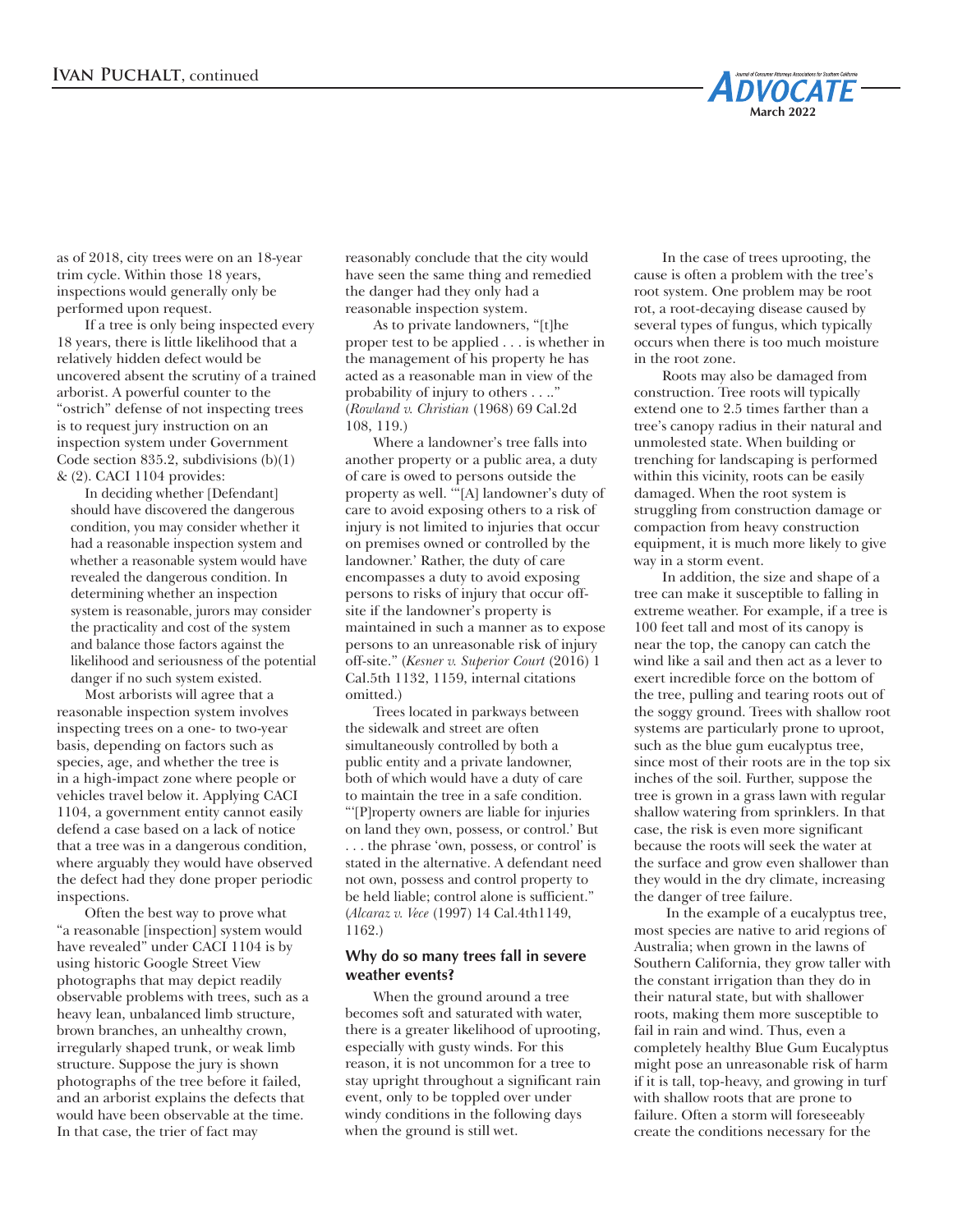

otherwise healthy tree to topple over. When that happens, it is not always an Act of God. Instead, it is often a poor choice of tree species given a set of conditions that make it an accident waiting to happen.

## **Overcoming the "Act of God" defense**

The "Act of God" defense is not found in any jury instruction nor a technical defense, but it will be argued to the jury in every storm-related case. While this defense may be appealing at first blush, if the tree which struck your client – i.e., the only tree that matters – was in a dangerous condition such that the property owner knew or should have known it posed an unreasonable risk of harm, the defense should not receive a get-out-of-jail-free card simply because the tree's failure coincided with a storm. Overcoming the Act of God defense will involve engaging a weather expert and focusing on the individual tree's history instead of one day of bad weather.

## **Battle of the weather experts**

Many trees live 80 to 100 years or more, and therefore it is foreseeable that these trees will live through one or more 50-year storms in their lifespan. Even a 50-year storm event, by definition, is going to happen about once every 50 years. In one case handled by my office, extremely heavy rain followed by 60-mph winds toppled hundreds of trees in the San Diego area. The plaintiff 's weather expert was able to show that even though this storm was unusual for the San Diego area, storms with comparable precipitation and wind gusts had happened several other times in the history of the 90-year-old palm tree which had fallen. Even though such a storm is unusual, it is nevertheless foreseeable and should be considered when assessing risk.

#### **Sample wind measurements**

Weather data is available from various sources, ranging from official weather stations to weather enthusiasts that contribute their weather data to

groups such as Weather Underground. The defense weather expert will often rely on the locations which measure wind where the readings are highest, supporting the defense's theme that supposedly unpredictable hurricane-force winds brought the subject tree down. The highest wind readings will occur at higher elevations and in more open areas such as airports, which lack buildings and other trees to act as windbreakers. In one case where a tall eucalyptus tree fell in a large storm in San Diego, the defense weather expert relied on wind measurements from the local airport, from a mountainous region where hurricane-force wind gusts were recorded, as well as wind measurements of 98 mph taken at an altitude of 18,000 feet! These measurements did not accurately reflect the wind that existed at the suburban condominium complex near sea level, where winds would have been relatively calmer at the subject incident. A motion in limine may be brought to exclude measurements at unrelated locations, especially up in the jet stream at 18,000 feet. In this case, the plaintiff 's weather expert relied on measurements taken in the same neighborhood as the subject tree, which, however, presented an additional hurdle because they were not official weather stations.

While data from official weather stations which come from certified government publications might be introduced into evidence with a request for judicial notice, keep in mind that if your weather expert relies on other nonofficial weather locations that are closer to the subject incident – and therefore are more relevant – it may be necessary to depose the individuals operating those non-official stations to lay the proper foundation for the equipment and methodology used to take the measurements.

The weather experts should also be using wind measurements as close in time as possible to when the subject incident occurred.

## **Motions in limine to exclude evidence of other tree failures**

Another way to neutralize the argument that the tree that injured your clients was one of hundreds of trees that fell in the same storm is to exclude evidence of other tree failures altogether via a motion in limine.

Evidence Code section 350 states that "[n]o evidence is admissible except relevant evidence." "Relevant evidence" is "[e]vidence… having any tendency in reason to prove or disprove any disputed fact that is of consequence to the determination of the action." (Evid. Code, § 210.) Arguably, unfounded statistics about other dissimilar trees do not prove or disprove any disputed fact about the actual tree that fell on the plaintiff.

Further, Evidence Code section 352 provides that the court may "exclude evidence if its probative value is substantially outweighed by the probability that its admission will (a) necessitate undue consumption of time or (b) create substantial danger of undue prejudice, of confusing the issues, or misleading the jury." The "prejudice" factor in section 352 applies to evidence "which uniquely tends to evoke an emotional bias against [a party] as an individual and which has very little effect on the issue." (*People v. Karis* (1988) 46 Ca1.3d 612, 638.)

According to Evidence Code section 352, it is highly prejudicial to allow jurors to speculate that the tree that fell on a plaintiff was an Act of God simply because other trees fell during the same storm. Yet, the evidence has no probative value where there is no evidence regarding:

1. The location of the other fallen trees. 2. When the other trees fell.

3. Whether they were actual trees that fell or only limbs.

4. Whether people called multiple times to report the same tree, making the total number of fallen trees unreliable.

- 5. The species of the other trees.
- 6. The age of the other trees.
- 7. Whether those other trees were sick